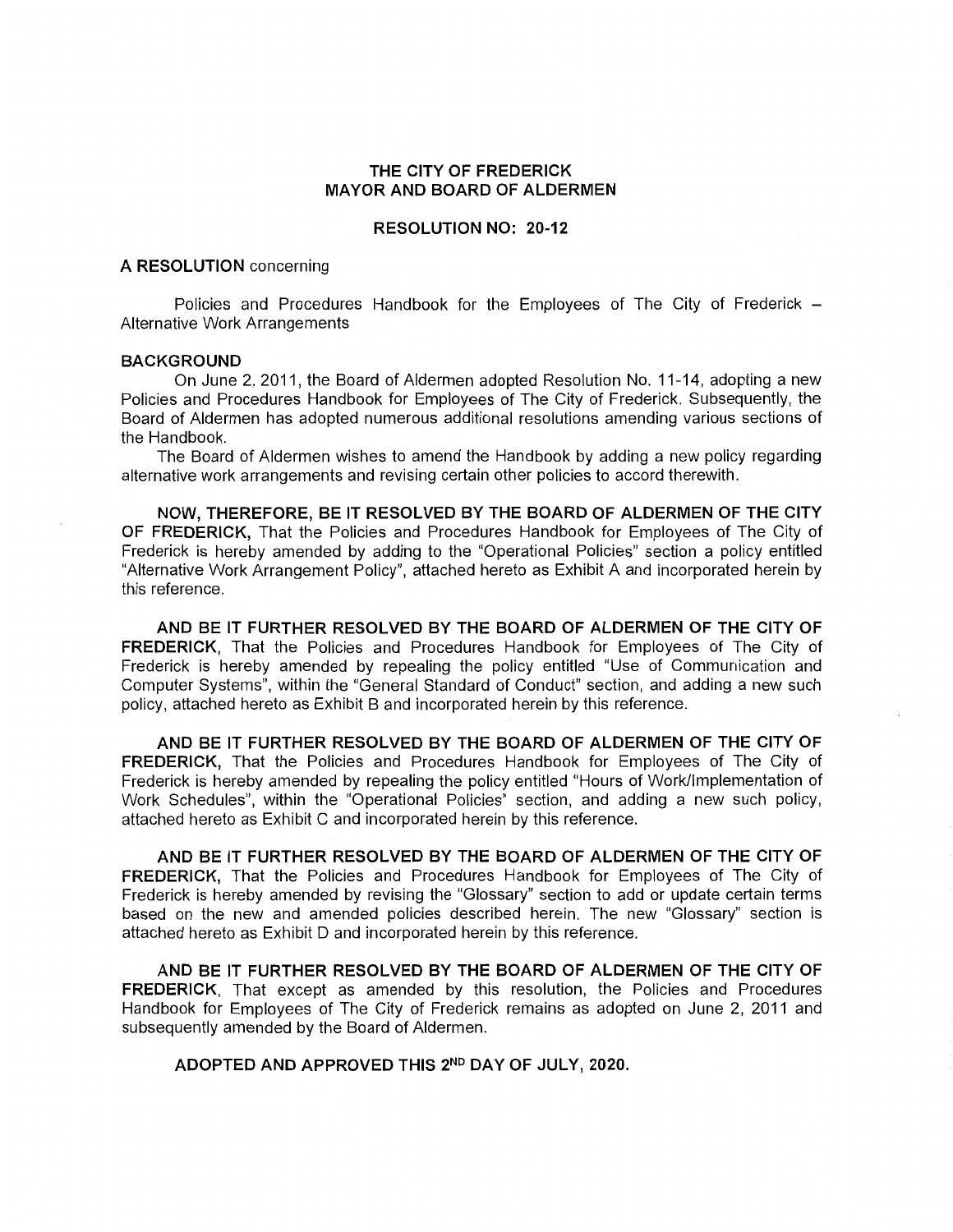WITNESS

Phylli M

Michael c. O'Connor, Mayor

APPROVED FOR LEGAL SUFFICIENCY:

Nick

City Attorney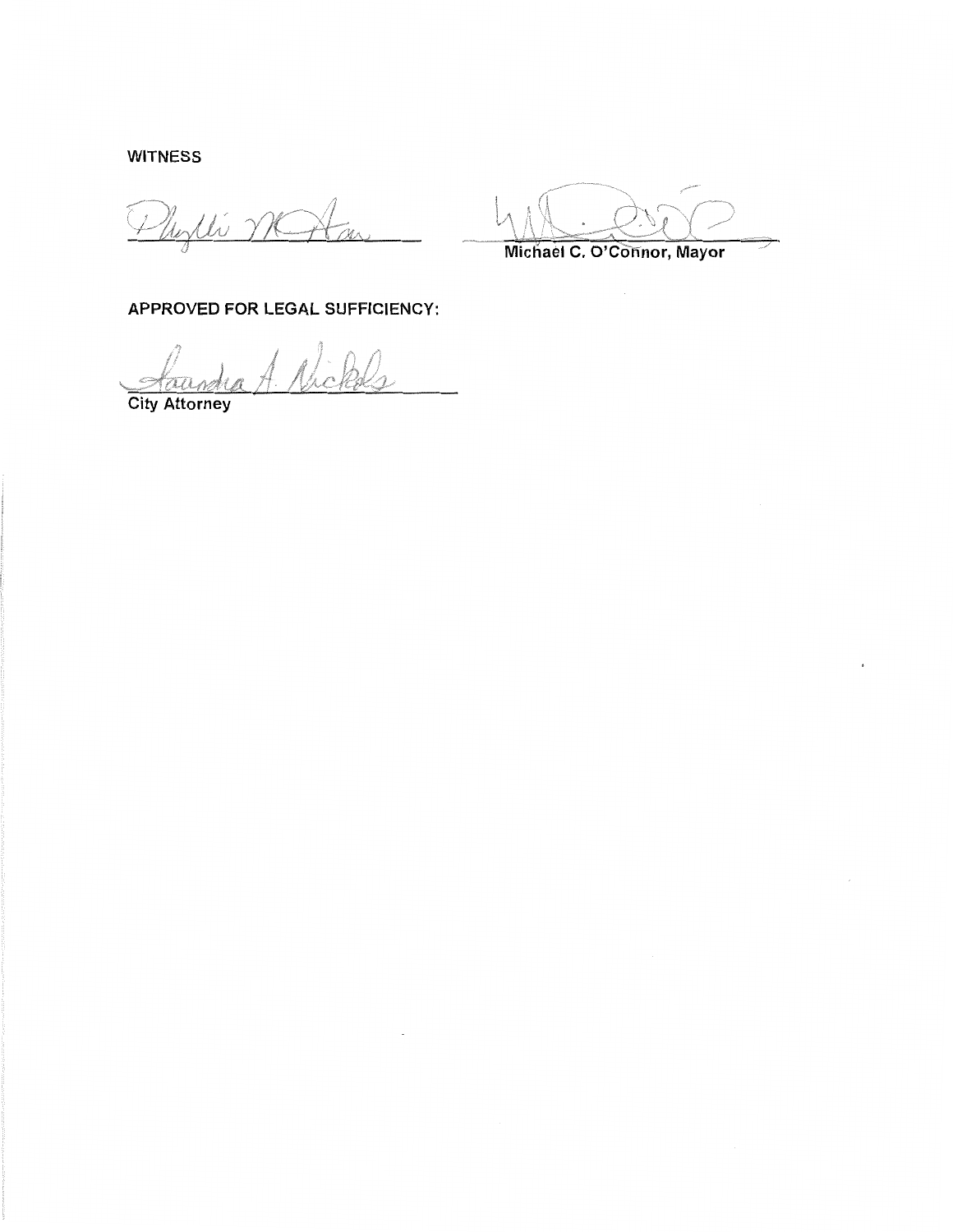| THE CITY OF FREDERICK |                                         | <b>EMPLOYEE POLICIES AND PROCEDURES HANDBOOK</b> |              |  |
|-----------------------|-----------------------------------------|--------------------------------------------------|--------------|--|
|                       | <b>Section: OPERATIONAL POLICIES</b>    | Page:                                            | 1 of 7       |  |
|                       | Title:<br>Alternative Work Arrangements | ' Approved:                                      | July 2, 2020 |  |

#### **PURPOSE:**

The City of Frederick permits alternative work arrangements as a management tool to enhance work life balance, increase productivity, improve recruitment and retention, and support continuity of operations/ delivery of essential City services during extreme weather events, or emergencies.

#### **ELIGIBILITY:**

Alternative work arrangements are a benefit and are managed on a department-bydepartment basis and must be approved in advance. These schedules give employees greater flexibility in managing work/life needs. However, not all jobs, types of work, and/or departmental functions lend themselves to alternative work arrangements.

Eligibility of employees to utilize alternative work arrangements shall be based on objective workrelated criteria including:

- Employee duties and responsibilities
- Determination of the impact of the alternative work arrangement on the successful operations of the department
- Employee job performance

An employee may be deemed ineligible for an alternative work arrangement if the employee is unable to remain productive and successful while working the alternative arrangement. Also, if the department can no longer support the alternative work arrangement or the employee is no longer performing tasks that are conducive to the alternative work arrangement, the supervisor may cancel the agreement. The supervisor must provide the employee at least a two (2) week notice of the cancelation. Additionally, an employee may cancel the arrangement if the employee no longer needs the flexibility of the arrangement. The employee shall provide a minimum of a two (2) week notice to the supervisor.

#### **TYPES OF ALTERNATIVE WORK ARRANGEMENTS:**

The City of Frederick recognizes four (4) categories of alternative work arrangements:

- Flexible Work Schedule
- Compressed Work Schedule
- Reduced Work Schedule
- Teleworking

An employee's compensation, benefits, work status and work responsibilities will not change due to an alternative work arrangement, unless the employee is working reduced work schedule. A reduced work schedule will reduce the employee's compensation by the corresponding percentage of the schedule reduction. The employee's accrual rates for sick leave, vacation, floating holidays and holidays will also be prorated according to the reduction in the work schedule. The employee will continue to be responsible for his/her portion of elected benefits. Notifications of sick leave and requests for vacation leave shall comply with City procedures. Employees may not work overtime under any of the alternative work arrangements without prior approval from his/her supervisor.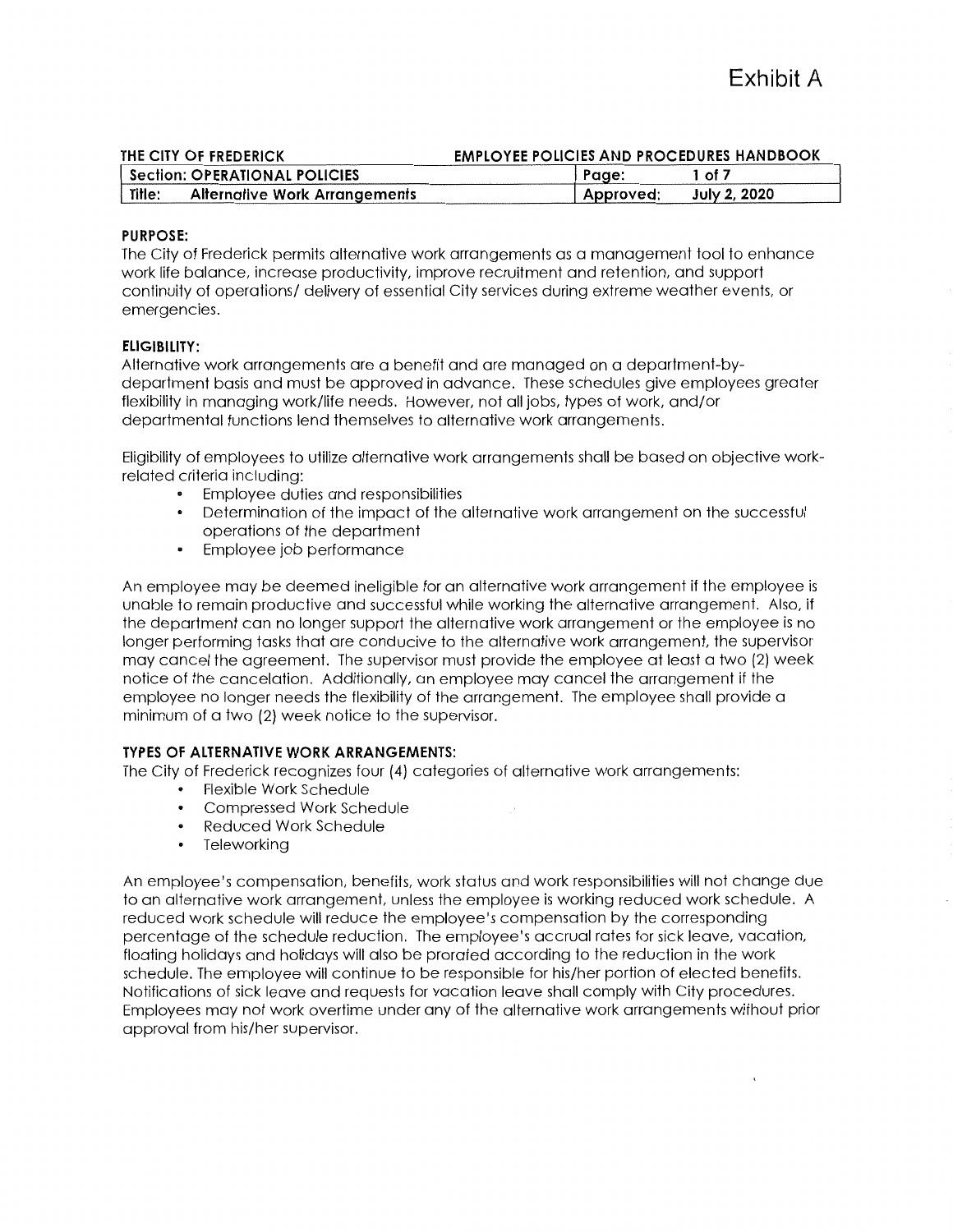| THE CITY OF FREDERICK                   | <b>EMPLOYEE POLICIES AND PROCEDURES HANDBOOK</b> |              |
|-----------------------------------------|--------------------------------------------------|--------------|
| <b>Section: OPERATIONAL POLICIES</b>    | Page:                                            | 2 of 7       |
| Title:<br>Alternative Work Arrangements | Approved:                                        | July 2, 2020 |

The charts below provide descriptions, examples, the approval process, and required documents for each type of alternative work arrangement.

| <b>Flexible Work Schedule</b>                                                                                                |                                                                                                                                                                                                                                                                                                                                                                                                                                                                                                                                                                                                                                                                                                                                                                  |                                                                                                                                                                                                        |                                                                                |  |
|------------------------------------------------------------------------------------------------------------------------------|------------------------------------------------------------------------------------------------------------------------------------------------------------------------------------------------------------------------------------------------------------------------------------------------------------------------------------------------------------------------------------------------------------------------------------------------------------------------------------------------------------------------------------------------------------------------------------------------------------------------------------------------------------------------------------------------------------------------------------------------------------------|--------------------------------------------------------------------------------------------------------------------------------------------------------------------------------------------------------|--------------------------------------------------------------------------------|--|
| <b>Description</b>                                                                                                           | Scenarios                                                                                                                                                                                                                                                                                                                                                                                                                                                                                                                                                                                                                                                                                                                                                        | Approval                                                                                                                                                                                               | Required                                                                       |  |
|                                                                                                                              |                                                                                                                                                                                                                                                                                                                                                                                                                                                                                                                                                                                                                                                                                                                                                                  | Process                                                                                                                                                                                                | <b>Documents</b>                                                               |  |
| Employee's work<br>schedule is<br>adjusted to meet<br>the needs of the<br>department and<br>the employee. For<br>example, an | Employee needs to pick up a child after<br>school at 4:00 p.m. each day. The<br>responsibilities of the position and the<br>needs of the department can be met with<br>regular flextime, so the supervisor approves<br>a reaular daily work schedule for the<br>employee of 7:00 a.m. to 3:30 p.m.                                                                                                                                                                                                                                                                                                                                                                                                                                                               | Employee discusses with<br>supervisor and completes<br>an alternative work<br>arrangement agreement<br>that requires supervisory<br>approval. Written approval<br>is maintained at department          | Alternative work<br>arrangement<br>agreement<br>Pay and<br>Classification form |  |
| employee arrives<br>at $7:00$ a.m. and<br>departs at 3:30<br>p.m.; or arrives at<br>$10$ a.m. and<br>departs at 6:30<br>p.m. | Another employee in the same<br>department cares for a relative from 7:00<br>a.m. to 9:30 a.m. each day. The<br>responsibilities of the position and the<br>needs of the department can be met with<br>regular flextime, so the supervisor approves<br>a regular daily work schedule for the<br>employee of 10:00 a.m. to 6:30 p.m.<br>Employee responsibilities include<br>assignments and projects that occasionally<br>take place on weekends or beyond usual<br>business hours on weekdays. The<br>responsibilities of the position and the<br>needs of the department can be met with<br>occasional flextime, so the supervisor<br>approves a later arrival time or an earlier<br>departure time for the employee following<br>the work beyond usual hours. | level.<br>A pay and classification<br>form must be completed<br>and submitted to Human<br>Resources, and then<br>forwarded to Payroll.<br>This request must be<br>reapproved after $six(6)$<br>months. |                                                                                |  |

## **Alternative Work Arrangements**

## **CORE HOURS**

With flexible work schedules, the supervisor establishes "Core Hours" in the department during which meetings will be held, and staff can interact with teammates as needed.

Core Hours must be approved by the Department Head to ensure the department's ability to accomplish the work. **The standard core hours for the City are 10:00 a.m. to 3:00 p.m.** The City recognizes that some departments may need to establish core hours outside the common 10:00 a.m. to 3:00 p.m.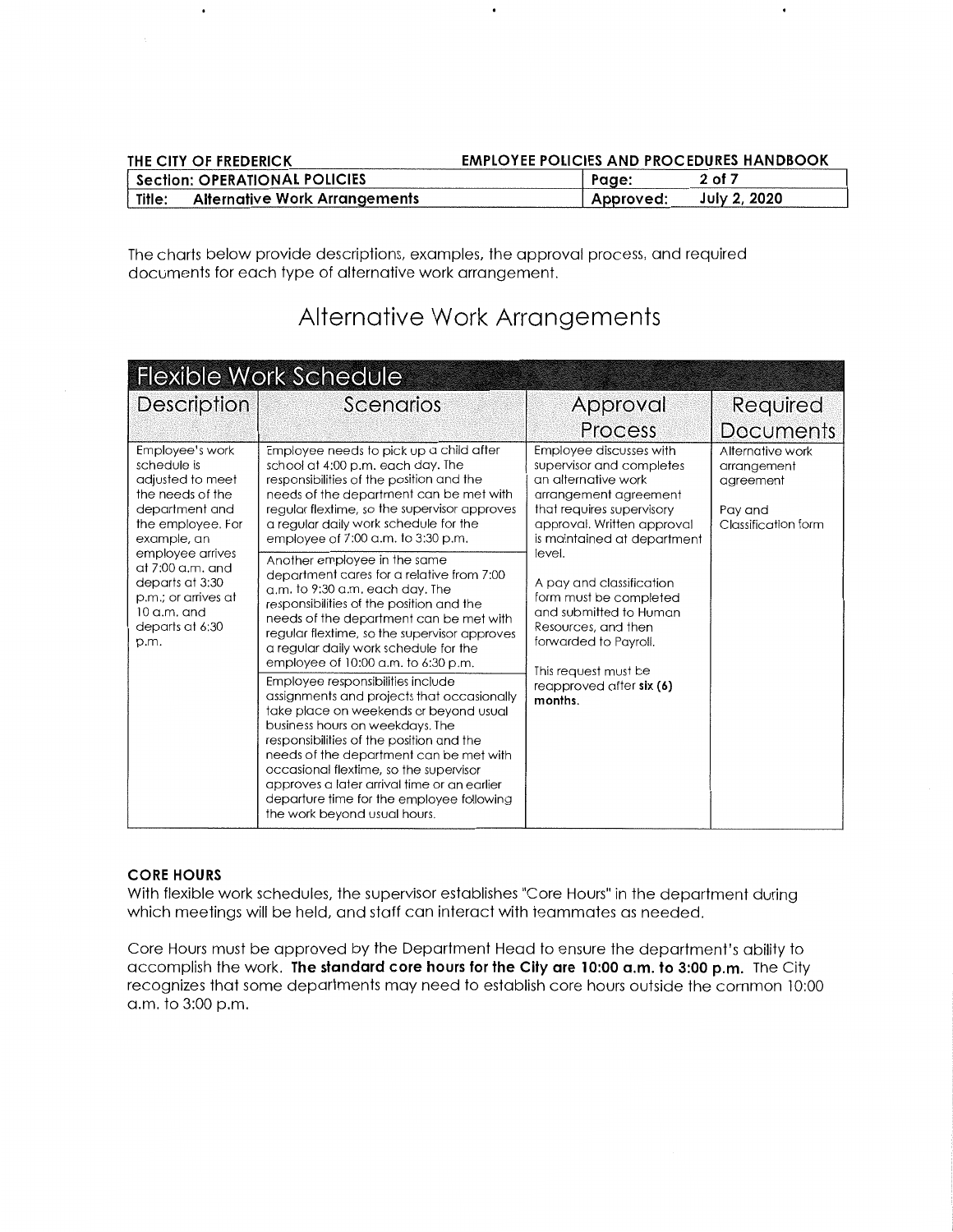## THE CITY OF FREDERICK **EMPLOYEE POLICIES AND PROCEDURES HANDBOOK**

| Section: OPERATIONAL POLICIES |                                      | Page:     | 3 of 7       |
|-------------------------------|--------------------------------------|-----------|--------------|
| Title:                        | <b>Alternative Work Arrangements</b> | Approved: | July 2, 2020 |

| <b>Compressed Work Schedule</b>                                                                                                                                                                                                                                                                                                                 |                                                                                                                                                                                                                                                                                                                                                                                                                                              |                                                                                                                                                                                                                                                                                                                                                                                                                                                                                           |                                                                                      |  |
|-------------------------------------------------------------------------------------------------------------------------------------------------------------------------------------------------------------------------------------------------------------------------------------------------------------------------------------------------|----------------------------------------------------------------------------------------------------------------------------------------------------------------------------------------------------------------------------------------------------------------------------------------------------------------------------------------------------------------------------------------------------------------------------------------------|-------------------------------------------------------------------------------------------------------------------------------------------------------------------------------------------------------------------------------------------------------------------------------------------------------------------------------------------------------------------------------------------------------------------------------------------------------------------------------------------|--------------------------------------------------------------------------------------|--|
| Description                                                                                                                                                                                                                                                                                                                                     | Scenarios                                                                                                                                                                                                                                                                                                                                                                                                                                    | <b>Approval Process</b>                                                                                                                                                                                                                                                                                                                                                                                                                                                                   | Required<br>Documents                                                                |  |
| A fixed work<br>schedule in<br>which an<br>employee<br>fulfills their<br>normal work<br>week in fewer<br>days. For<br>example, the<br>responsibilities<br>of the position<br>and the needs<br>of the<br>department<br>can be met<br>when the<br>employee<br>works four $(4)$<br>longer days<br>and is off the<br>fifth $(5)$ <sup>th</sup> day. | Employee needs extra<br>time in which to<br>accomplish personal or<br>professional goals. The<br>responsibilities of the<br>position and the needs of<br>the department can be<br>met by the employee<br>regularly working four<br>(4) 10-hour days each<br>week, for eight (8) 10-<br>hour days each pay<br>period.<br>Exempt employees have<br>the option to schedule<br>their time over nine (9)<br>days within the 2-week<br>pay period. | Employee discusses<br>with supervisor and<br>completes an<br>alternative work<br>arrangement<br>agreement that<br>requires supervisory,<br>department head and<br><b>Human Resources</b><br>approval. Written<br>approval is maintained<br>at department level<br>and Human Resources.<br>A pay and<br>classification form must<br>be completed and<br>submitted to Human<br>Resources, and then<br>forwarded to Payroll.<br>This request must be<br>reapproved after $six(6)$<br>months. | Alternative<br>work<br>arrangement<br>agreement<br>Pay and<br>Classification<br>form |  |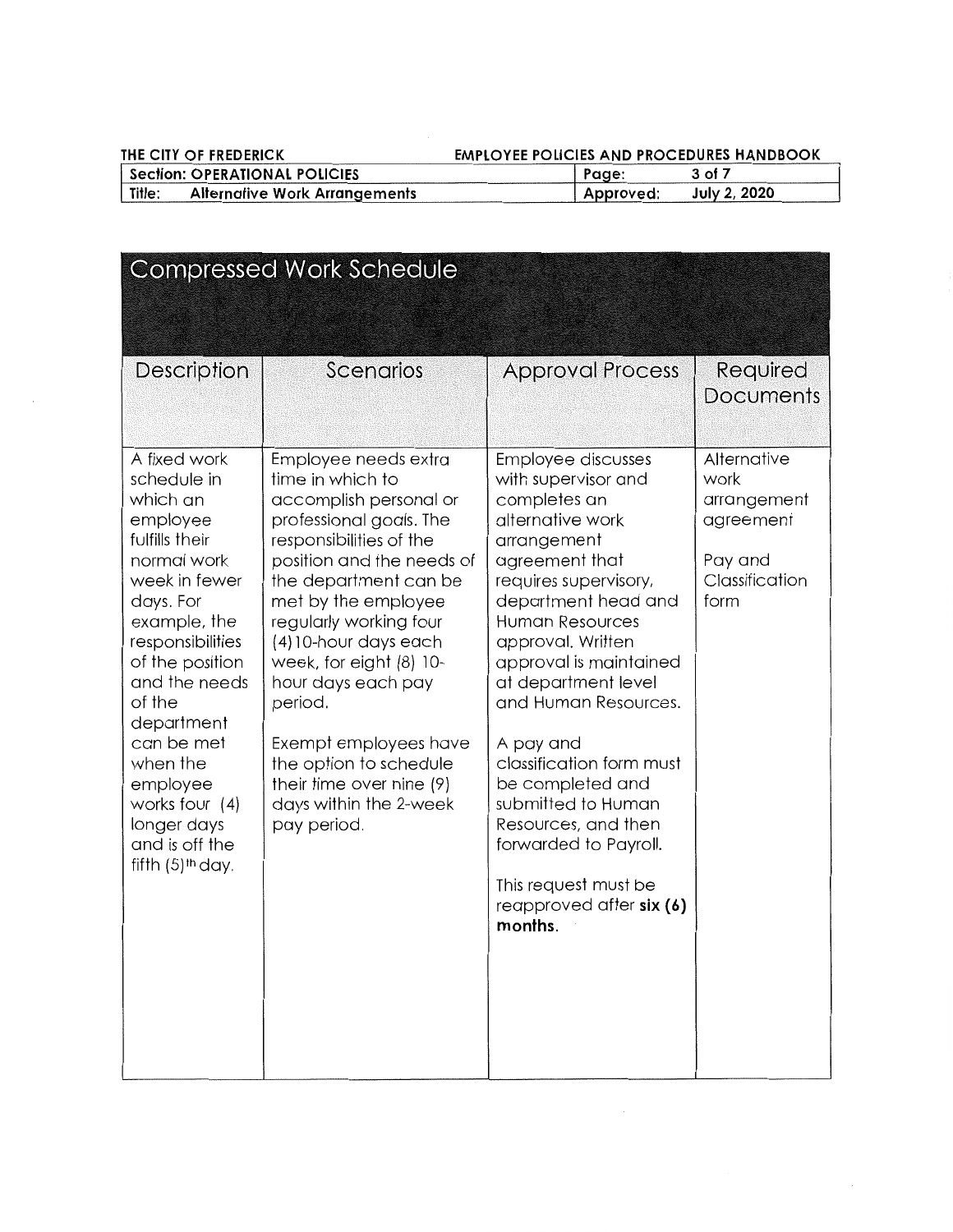$\ddot{\phantom{0}}$ 

## THE CITY OF FREDERICK **EMPLOYEE POLICIES AND PROCEDURES HANDBOOK**

 $\bullet$ 

| Section: OPERATIONAL POLICIES |                                      | Page:     | 4 of 7              |  |
|-------------------------------|--------------------------------------|-----------|---------------------|--|
| Title:                        | <b>Alternative Work Arrangements</b> | Approved: | <b>July 2, 2020</b> |  |

| <b>Reduced Work Schedule</b>                                                                                                                                                                                                                                                                                                                                                                                                                                                                                                                                                                                                                                                                             |                                                                                                                                                                                                                                                                                                                                                                                                                                                                                                                                                                                                 |                                                                                                                                                                                                                                                                                                                                                                                                                                                                                                                                                                                                                                                                                                                                                                                                                                                                                                                                                                                                                                                                                                                                                                                                                                                                                                                                                                      |                                                                                |
|----------------------------------------------------------------------------------------------------------------------------------------------------------------------------------------------------------------------------------------------------------------------------------------------------------------------------------------------------------------------------------------------------------------------------------------------------------------------------------------------------------------------------------------------------------------------------------------------------------------------------------------------------------------------------------------------------------|-------------------------------------------------------------------------------------------------------------------------------------------------------------------------------------------------------------------------------------------------------------------------------------------------------------------------------------------------------------------------------------------------------------------------------------------------------------------------------------------------------------------------------------------------------------------------------------------------|----------------------------------------------------------------------------------------------------------------------------------------------------------------------------------------------------------------------------------------------------------------------------------------------------------------------------------------------------------------------------------------------------------------------------------------------------------------------------------------------------------------------------------------------------------------------------------------------------------------------------------------------------------------------------------------------------------------------------------------------------------------------------------------------------------------------------------------------------------------------------------------------------------------------------------------------------------------------------------------------------------------------------------------------------------------------------------------------------------------------------------------------------------------------------------------------------------------------------------------------------------------------------------------------------------------------------------------------------------------------|--------------------------------------------------------------------------------|
| <b>Description</b>                                                                                                                                                                                                                                                                                                                                                                                                                                                                                                                                                                                                                                                                                       | Scenarios                                                                                                                                                                                                                                                                                                                                                                                                                                                                                                                                                                                       | <b>Approval Process</b>                                                                                                                                                                                                                                                                                                                                                                                                                                                                                                                                                                                                                                                                                                                                                                                                                                                                                                                                                                                                                                                                                                                                                                                                                                                                                                                                              | Required                                                                       |
|                                                                                                                                                                                                                                                                                                                                                                                                                                                                                                                                                                                                                                                                                                          |                                                                                                                                                                                                                                                                                                                                                                                                                                                                                                                                                                                                 |                                                                                                                                                                                                                                                                                                                                                                                                                                                                                                                                                                                                                                                                                                                                                                                                                                                                                                                                                                                                                                                                                                                                                                                                                                                                                                                                                                      | <b>Documents</b>                                                               |
| A reduction in an<br>employee's work hours<br>to accommodate an<br>event such as personal<br>or family needs. An<br>employee may request<br>a 12.5%, 20%, or a 25%<br>reduction of their<br>normal work week<br>schedule, for a<br>specified period of<br>time. These<br>arrangements will<br>reduce pay and sick<br>leave accrual by the<br>corresponding<br>reduction in the work<br>schedule. Consultation<br>with the Human<br>Resources Department<br>is required to fully<br>analyze the effects on<br>benefits. This<br>alternative work<br>arrangement is rare and<br>utilized in unique<br>employee cases.<br>Note: In appropriate<br>situations, the City may<br>consider other<br>reductions. | Employee or<br>employee's spouse has<br>a child or a family<br>member in need of<br>care for a period of<br>time. The employee<br>and the department<br>agree on a reduced<br>work schedule to<br>accommodate these<br>needs. Reduction in<br>FTE percentage can<br>be considered for a<br>specified period of<br>time.<br>Employee is pursuing<br>an educational<br>program (not job-<br>related) for<br>professional<br>development and<br>needs extra time to<br>complete it. The<br>employee and the<br>department agree on<br>a reduced work<br>schedule to<br>accommodate these<br>needs. | Employee consults with Human<br>Resources regarding impact to pay<br>and sick leave, vacation, floating<br>holidays and holidays. Employee<br>completes an alternative work<br>arrangement agreement that<br>declares the specified period of<br>time, not to exceed six (6) months.<br>This agreement requires supervisory<br>approval, as well as approval of<br>department head, Human<br>Resources and Mayoral approval.<br>Written approval is maintained at<br>department level and Human<br>Resources.<br>A pay and classification form must<br>be completed and submitted to<br>Human Resources, and then<br>forwarded to Payroll,<br>This request must be reapproved<br>after six (6) months. The reapproval<br>is for three (3) months. A second<br>three (3) month approval may be<br>granted. No additional approvals<br>will be granted for one (1) year.<br>Following one (1) year of the<br>conclusion of the first Reduced Work<br>Schedule request, the employee<br>may request a second Reduced<br>Work Schedule with a six (6) month<br>duration and two (2) subsequent<br>three (3) month reapprovals as<br>outlined for the first request. Once<br>an employee has exhausted two (2)<br>approved series of Reduced Work<br>Schedules, no other Reduced Work<br>Schedules will be approved for the<br>remainder of the employee's<br>employment. | Alternative work<br>arrangement<br>agreement<br>Pay and<br>classification form |

**With a reduced work schedule, the employee is expected to work fewer hours than he/she would normally work and therefore there will be a corresponding pay adjustment that aligns with the reduction in hours.**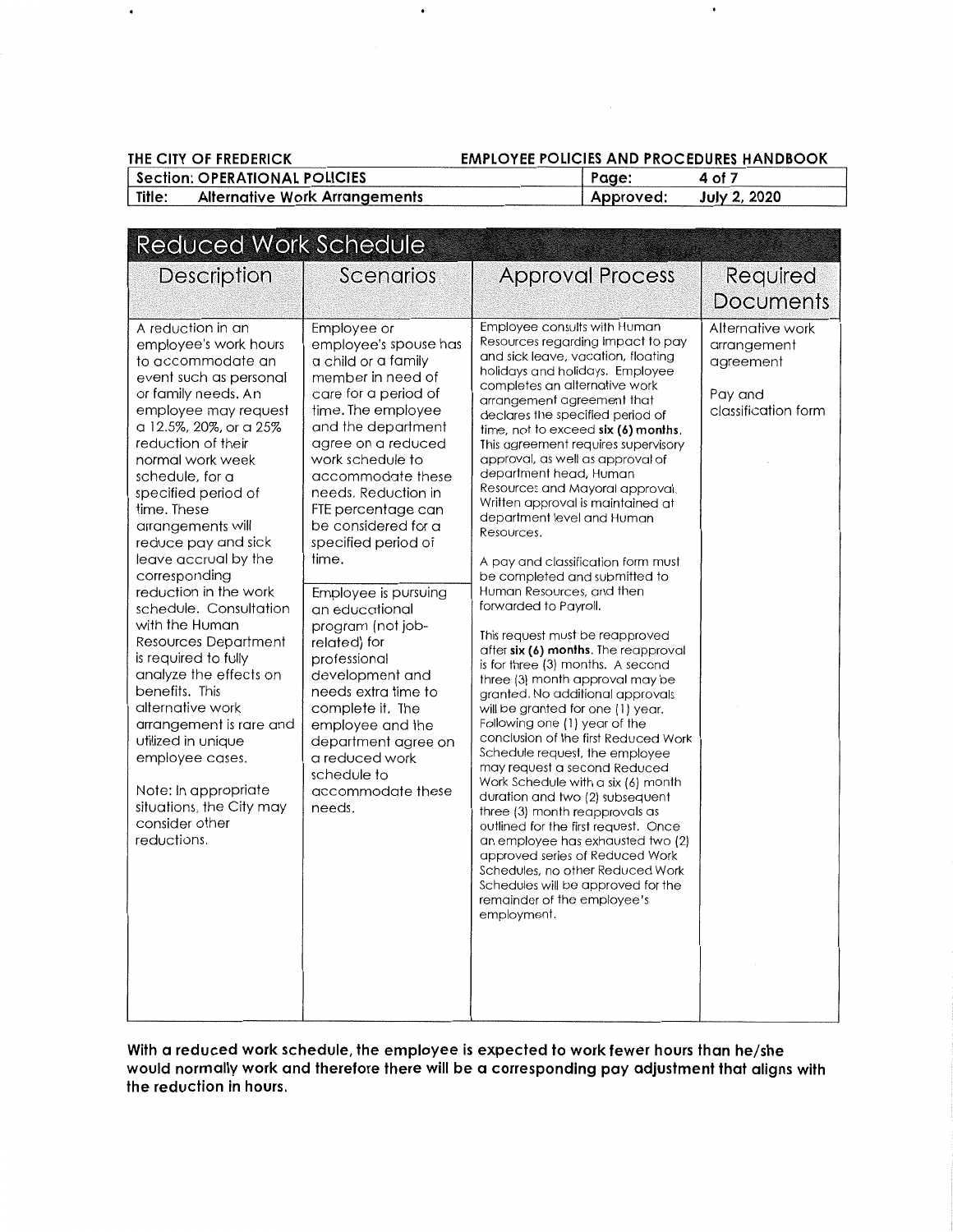## **THE CITY OF FREDERICK EMPLOYEE POLICIES AND PROCEDURES HANDBOOK**

| Section: OPERATIONAL POLICIES        | Page:     | 5 of 7       |
|--------------------------------------|-----------|--------------|
| Title: Alternative Work Arrangements | Approved: | July 2, 2020 |

| Teleworking                                                                                                                                                                                                                                                                                                                                  |                                                                                                                                                                                                                                                                                                                                                                                               |                                                                                                                                                                                                                                                                                                                                            |                                                                                                                                                                                  |
|----------------------------------------------------------------------------------------------------------------------------------------------------------------------------------------------------------------------------------------------------------------------------------------------------------------------------------------------|-----------------------------------------------------------------------------------------------------------------------------------------------------------------------------------------------------------------------------------------------------------------------------------------------------------------------------------------------------------------------------------------------|--------------------------------------------------------------------------------------------------------------------------------------------------------------------------------------------------------------------------------------------------------------------------------------------------------------------------------------------|----------------------------------------------------------------------------------------------------------------------------------------------------------------------------------|
| <b>Description</b><br>(Three Types)                                                                                                                                                                                                                                                                                                          | Scenarios                                                                                                                                                                                                                                                                                                                                                                                     | <b>Approval Process</b>                                                                                                                                                                                                                                                                                                                    | Required<br>Documents                                                                                                                                                            |
| <b>Regular Telework:</b><br>Employee works on<br>specified projects<br>at an alternate<br>location on<br>specified days and<br>times. For example,<br>an employee<br>works at home<br>every Monday.<br>Telework must not<br>exceed 60% of<br>your normal work<br>week to be<br>considered<br>Regular Telework<br>(see Full Time<br>Telework) | Employee's position includes<br>responsibilities for<br>developing and maintaining<br>the department's budget,<br>which requires close<br>attention to detail and<br>accuracy. The employee<br>and supervisor agree that<br>the employee can<br>accomplish this work most<br>effectively and efficiently by<br>doing it at home, without the<br>interruption of office phones<br>and traffic. | Employee discusses with<br>supervisor and completes an<br>alternative work arrangement<br>agreement. The agreement<br>requires supervisory,<br>department and Human<br>Resources approval. Written<br>approval is maintained at<br>department level and Human<br>Resources.<br>This request must be<br>reapproved after six (6)<br>months. | Alternative work<br>arrangement<br>agreement<br>Telework Safety and<br>Security checklist<br>The City of Frederick<br>Use of<br>Communications<br>and Computer<br>Systems policy |
| Episodic Telework:<br>Employee could<br>work from home<br>infrequently such<br>as during a severe<br>weather event or<br>other emergency.                                                                                                                                                                                                    | The employee learns of an<br>upcoming snowstorm. The<br>employee and supervisor<br>agree that the employee<br>has tasks that can be<br>completed successfully off<br>site for a short period of time.<br>The employee has a pre-<br>approved telework<br>agreement in place and<br>requests to telework for the<br>duration of the snowstorm.                                                 | Employee discusses with<br>supervisor and completes an<br>alternative work arrangement<br>agreement*. The agreement<br>requires supervisory approval<br>and is maintained at the<br>department level and Human<br>Resources.<br>This agreement will be<br>referenced for subsequent<br>storms/emergencies for six (6)<br>months.           | Alternative work<br>arrangement<br>agreement<br>Telework Safety and<br>Security checklist<br>The City of Frederick<br>Use of<br>Communications<br>and Computer<br>Systems policy |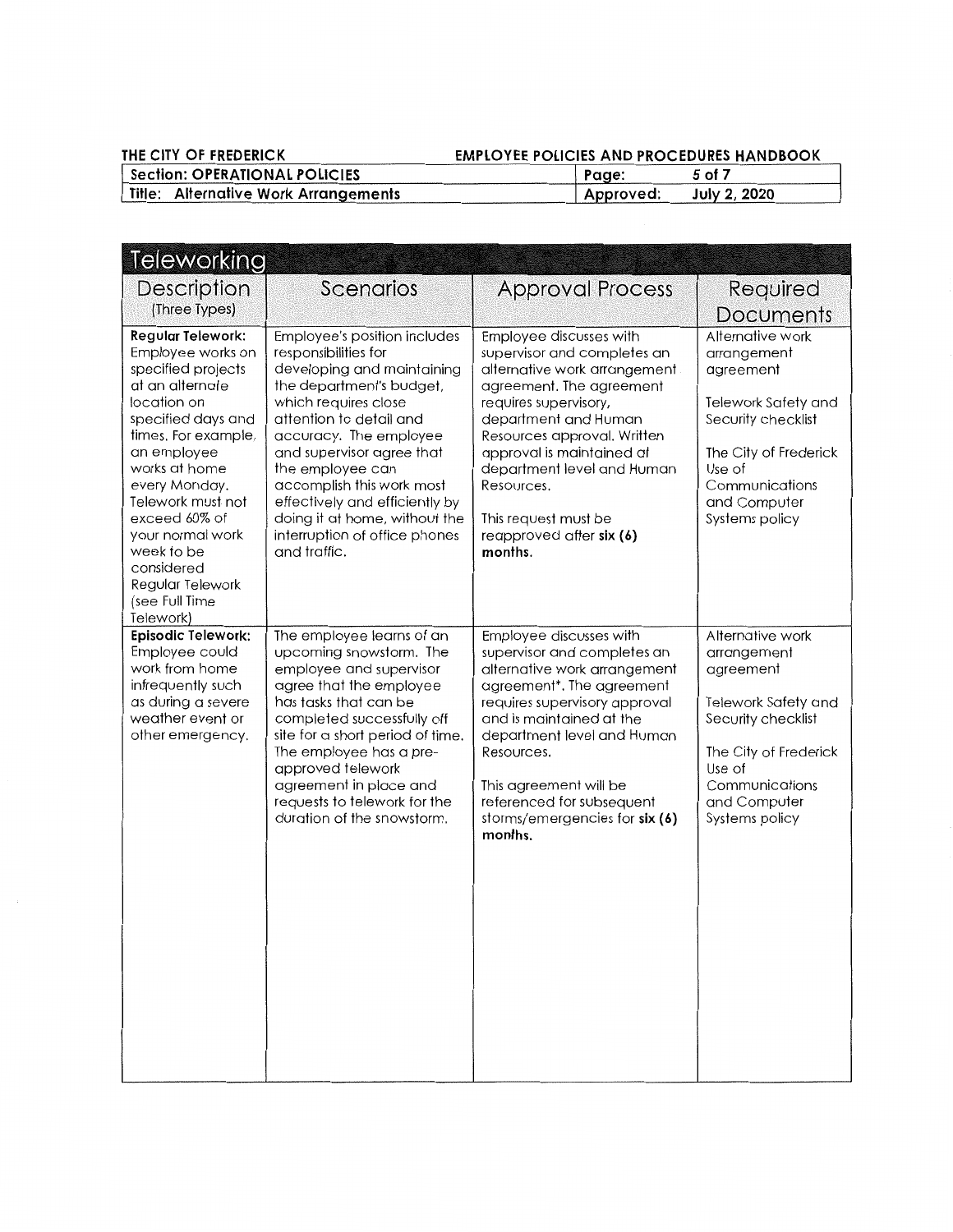| THE CITY OF FREDERICK                | <b>EMPLOYEE POLICIES AND PROCEDURES HANDBOOK</b> |        |
|--------------------------------------|--------------------------------------------------|--------|
| <b>Section: OPERATIONAL POLICIES</b> | : Page                                           | 6 of 7 |

| Title: | <b>Alternative Work Arrangements</b> | Approved: | July 2, 2020 |  |
|--------|--------------------------------------|-----------|--------------|--|
|        |                                      |           |              |  |

| <b>Teleworking</b>                                                                                                                                                                                         |                                                                                                                                                |                                                                                                                                                                                                                                                                                                                                                                                                                                 |                                                                                                                                                                                                                          |
|------------------------------------------------------------------------------------------------------------------------------------------------------------------------------------------------------------|------------------------------------------------------------------------------------------------------------------------------------------------|---------------------------------------------------------------------------------------------------------------------------------------------------------------------------------------------------------------------------------------------------------------------------------------------------------------------------------------------------------------------------------------------------------------------------------|--------------------------------------------------------------------------------------------------------------------------------------------------------------------------------------------------------------------------|
| Description<br>(Three Types)                                                                                                                                                                               | <b>Scenarios</b>                                                                                                                               | <b>Approval Process</b>                                                                                                                                                                                                                                                                                                                                                                                                         | Required<br><b>Documents</b>                                                                                                                                                                                             |
| <b>Full Time Telework:</b><br>The employee<br>works from an<br>alternate location<br>on a full-time basis.<br>This alternative<br>work arrangement<br>is rare and utilized<br>in unique<br>employee cases. | An employee needs a<br>reasonable<br>accommodation to work<br>from home every day.                                                             | Employee advises Human<br>Resources of the need for an<br>accommodation. Human<br>Resources sends an ADA<br>request form for completion.<br>Human Resources reviews the<br>ADA request and consults with<br>the supervisor and department<br>head regarding the feasibility<br>of the request. Human<br>Resources maintains the ADA<br>request.<br>This agreement will continue<br>concurrently with the ADA<br>accommodations. | ADA request form<br>Alternative work<br>arrangement<br>agreement<br>Telework Safety and<br>Security checklist<br>The City of Frederick<br>Use of<br>Communications<br>and Computer<br>Systems policy<br>Mayoral approval |
| t.                                                                                                                                                                                                         | An employee can<br>successfully complete all job<br>tasks remotely. The<br>department is not impacted<br>by the employee not being<br>on site. | Employee discusses with<br>supervisor and completes an<br>alternative work arrangement<br>agreement. The agreement<br>requires supervisory,<br>department head, Human<br>Resources and Mayoral<br>approval. Written approval is<br>maintained at department<br>level and Human Resources.<br>This request must be<br>reapproved after six (6)<br>months.                                                                        | Alternative work<br>arrangement<br>agreement<br>Telework checklist<br>The City of Frederick<br>Use of<br>Communications<br>and Computer<br>Systems policy<br>Mayoral approval                                            |

Supervisors should proactively discuss the Episodic Telework arrangement with eligible employees so when a severe weather event or emergency occurs, the employees are prepared and approved to telework to ensure business continuity.

#### **ARRANGEMENT REAPPROVAL:**

The employee is required to schedule a meeting with his/her supervisor at least two (2) weeks prior to the expiration of the arrangement to discuss the reapproval of the arrangement. Failure to do so, may render the employee ineligible to continue the arrangement.

## **ARRANGEMENTS PRIOR TO JULY 2, 2020:**

Employees participating in work arrangements prior to the adoption of this policy, July 2, 2020, will need to request an Alternative Work Arrangement according to this policy.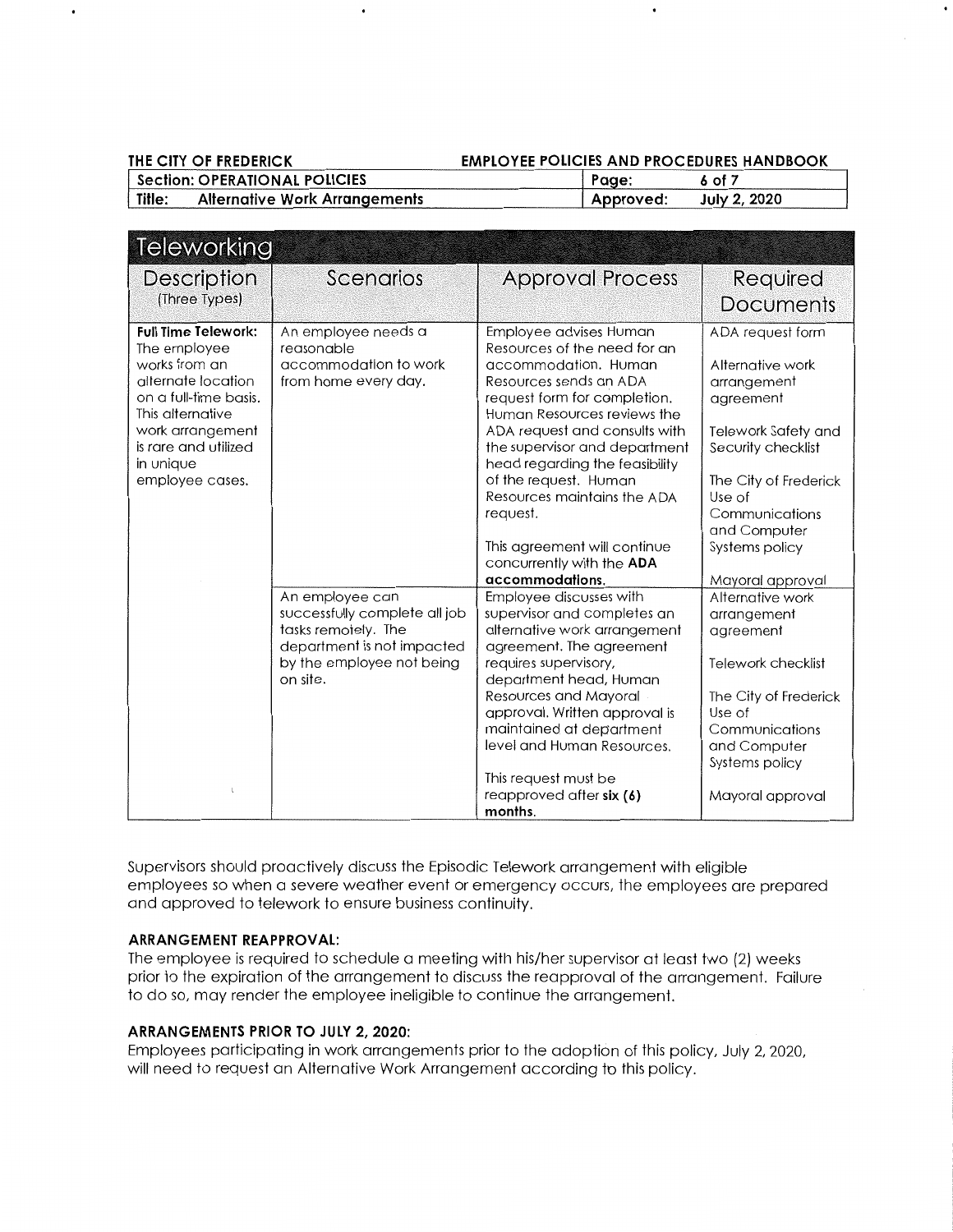| THE CITY OF FREDERICK                          | <b>EMPLOYEE POLICIES AND PROCEDURES HANDBOOK</b> |              |
|------------------------------------------------|--------------------------------------------------|--------------|
| <b>Section: OPERATIONAL POLICIES</b>           | Page:                                            | 7 of 7       |
| Title:<br><b>Alternative Work Arrangements</b> | Approved:                                        | July 2, 2020 |

#### **ALTERNATE WORK LOCATIONS:**

Telework agreements require the employee to designate a specific alternate work location (AWL). The AWL is considered an extension of the City's workspace and thus is subject to workplace safety and security requirements. The employee is responsible for ensuring that a safe and secure work environment is maintained at all times in the AWL. Employees are responsible for the security of any City-owned equipment in the AWL. A safety and security checklist is provided for the employee to use to self-certify the adequacy of the location. Furthermore, employees are bound and shall conform to standards of conduct and all other applicable City personnel policies and procedures while on duty at the AWL.

#### **CRITICAL PERSONNEL:**

Critical Personnel are employees whose job duties affect the security, safety, or physical operation of the City. Depending on the nature of work, alternative work arrangements may be suspended in certain situations for Critical Personnel.

#### **DURATION OF AN ALTERNATIVE WORK SCHEDULE AGREEMENT:**

Once an employee's request for an alternative work schedule has been approved, the agreement will remain in effect for specific periods of time as outlined in the charts above. The continuation of the alternative work schedule must be reapproved according to the approval process listed above. The department's needs, the employee's performance and current work duties will be considered for the approval. If the alternative work arrangement is approved to continue, the extension shall be noted on the original alternative work schedule agreement and a copy maintained at the department and Human Resources, if applicable.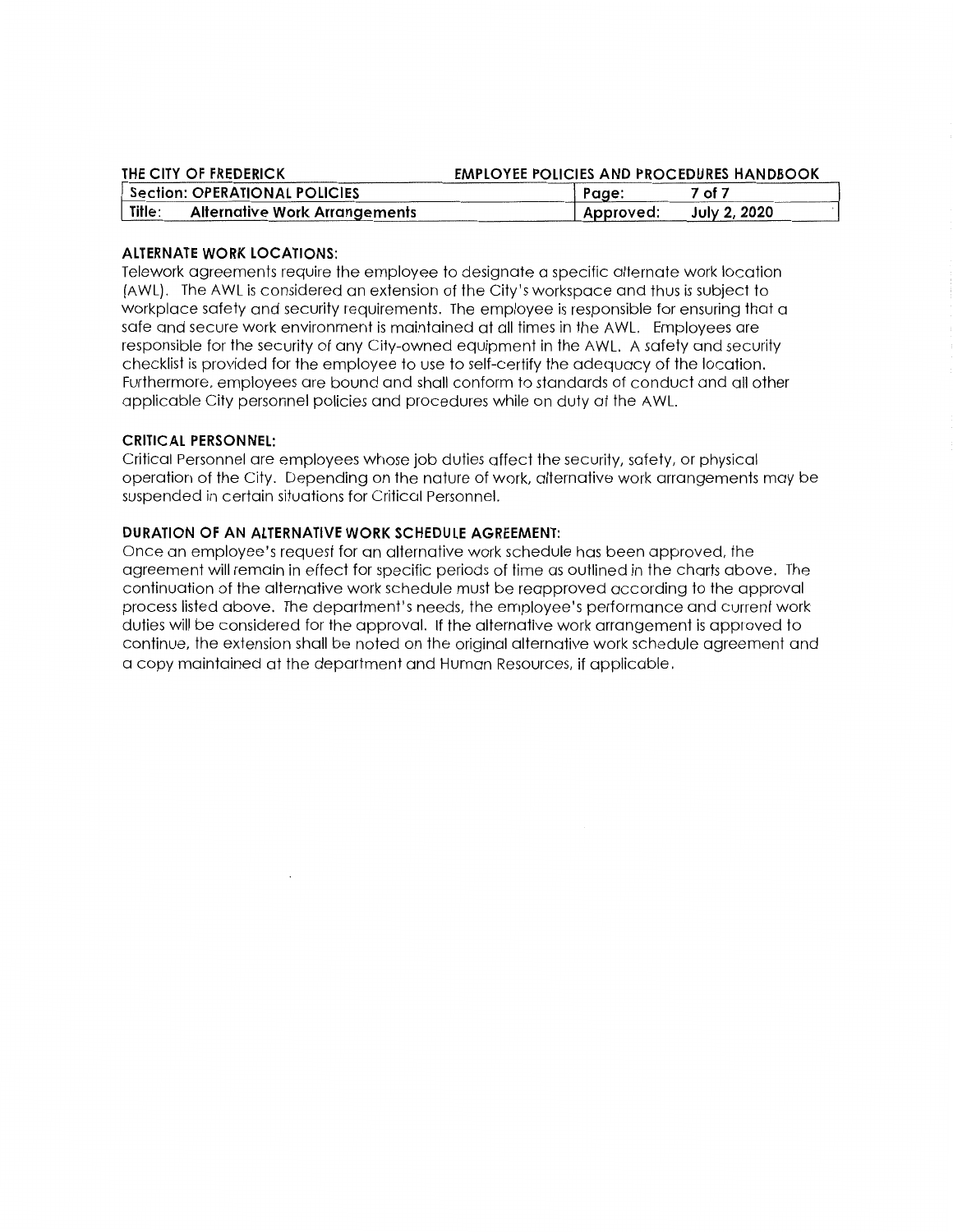| <b>EMPLOYEE POLICIES AND PROCEDURES HANDBOOK</b><br>THE CITY OF FREDERICK |                                           |  |           |                     |
|---------------------------------------------------------------------------|-------------------------------------------|--|-----------|---------------------|
|                                                                           | Section: GENERAL STANDARDS OF CONDUCT     |  | Page:     | 1 of 2              |
| Title.                                                                    | Use of Communication and Computer Systems |  | Approved: | <b>July 2, 2020</b> |

The City's communication and computer systems, internet, computer equipment, and cellular telephones with (or without) internet / e-mail capability are intended for business purposes-to facilitate efficient communication and to locate research, and exchange information in electronic format for the benefit of the City. These tools may be used only during working time; however limited personal usage is permitted if it does not hinder performance of job duties or violate any other City policy. This includes the voice mail, e-mail and Internet systems. Users have no legitimate expectation of privacy in regard to their use of the systems.

#### **COMPUTER AND INTERNET USAGE**

Computers and equipment are provided by the City to facilitate the performance of City work. Incidental personal use is secondary and should not interfere or conflict with business use or job performance. Excessive personal use of City computers, e-mail, and internet access is strictly prohibited. All communication systems must be used in compliance with applicable statutes, regulations, and the City's policies including those that require a work environment free from discrimination and harassment. Any communication which is disrespectful, offensive, or illegal is strictly prohibited.

All City information technology (IT) services and equipment, including the messages transmitted or stored by them, are the sole property of the City. Directors and department heads may request the IT department to monitor employee communications and files as deemed necessary.

Employees must bear in mind that e-mail is not private, and its source is clearly identifiable. E-mail messages may remain part of City business records long after they have been deleted. Electronic records, including e-mail messages, are public records subject to the Maryland Public Information Act, and will be disclosed upon request unless an exemption to disclosure is found to apply. In general, e-mail is subject to discovery in civil lawsuits. E-mail may not be used for spam (unsolicited bulk e-mail) or to send or post chain letters, messages of a political or religious nature, or messages that contain obscene, profane, or otherwise offensive material or language.

The City as provider of access to communication systems reserves the right to specify how the City's network resources will be used and administered to comply with this policy.

The City reserves the right to restrict access to any data source if/when, in its sole discretion, the City determines such a source to be problematic. These restrictions do not constitute an implication of approval of other non-restricted sources. Without exhausting all of the possibilities, the following are examples of inappropriate use of City IT systems:

- Exposing others, either through carelessness or intention, to materials which are offensive, obscene or in poor taste. This includes information which could create an intimidating, offensive, threatening, or hostile work environment.
- Accessing or attempting to access, display, exchange, send, print, download, or otherwise handle or view pornography.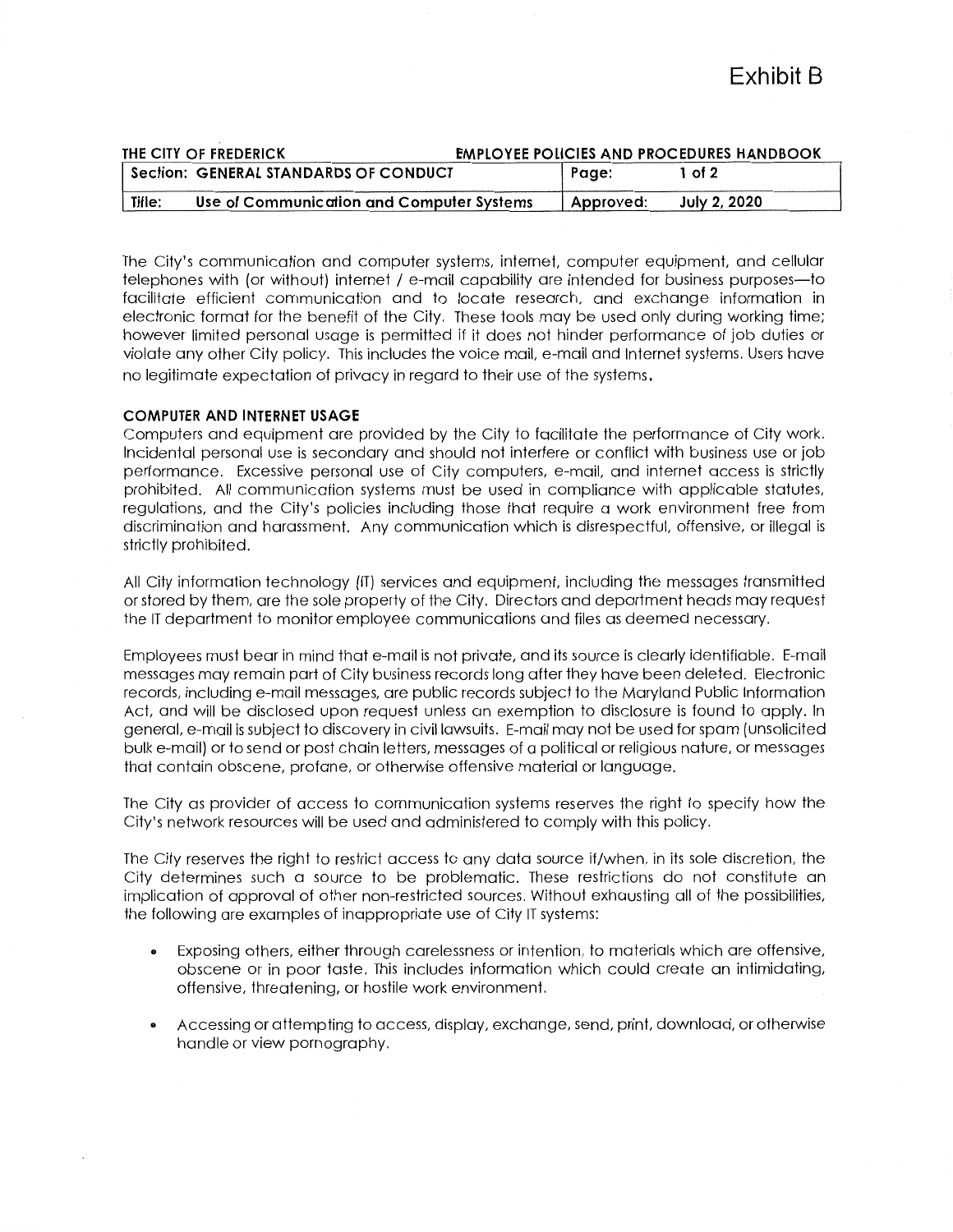| THE CITY OF FREDERICK |                                              |  |           | <b>EMPLOYEE POLICIES AND PROCEDURES HANDBOOK</b> |
|-----------------------|----------------------------------------------|--|-----------|--------------------------------------------------|
|                       | <b>Section: GENERAL STANDARDS OF CONDUCT</b> |  | Page:     | $2$ of $2$                                       |
| Title:                | Use of Communication and Computer Systems    |  | Approved: | <b>July 2, 2020</b>                              |

- Sending messages or information which is in conflict with applicable law or City policies, rules, or procedures.
- Unauthorized attempts to access data or break into any City or non-City system.
- Theft or unauthorized copying of electronic files or data including documents, photographs, and music or video files.
- Intentional misrepresentation of one's identity for improper or illegal acts.

City property or equipment may not be removed from the premises without prior authorization from your supervisor. Some resources (designated laptop computers and audio-visual equipment) are made available through a reservation system and generally require supervisory approval before being removed from City premises. Employees who telework are permitted to take their laptops home when scheduled to telework.

#### TELEWORKING

When teleworking, employees will only be provided a city owned laptop or tablet to connect to the City network. City IT staff will not support or troubleshoot any other equipment used by the employee during telework. This includes monitors, keyboards, mouse, printers, wireless network equipment, etc. Employees must adhere to the same security and usage processes as listed above. Additionally, employees should only work through a private internet connection and not a public one such as internet services at a coffee shop. Employees will need to login to the Virtual Private Network (VPN) to access City files.

#### **PERSONAL CELLULAR TELEPHONE USAGE**

Employees must adhere to all federal, state or local laws regarding the use of cellular telephones if such conduct is prohibited by law, regulation or other ordinance. Employees are prohibited from using a handheld cellular telephone while driving, either to talk or text, at all times and in all areas in the course of employment.

Should an employee need to make a business call while driving, they should locate a lawfully designated area to park and make the call or use a hands-free speaking device such a speaker phone/ earpiece.

While at work, employees are expected to exercise the same discretion in using personal cellular phones as is expected for the use of City phones. Personal calls during the work hours, regardless of the phone's use, can interfere with productivity and be distracting to others. Employees are therefore asked to make personal calls during breaks and lunch periods, and ensure that friends and family members are aware of the department's policy.

If an employee's use of a personal cell phone causes disruptions or loss in productivity, they may become subject to disciplinary action.

#### **SOCIAL MEDIA**

Use of City computers to post information on a social media website is subject to all applicable policies of the City regarding use of City computers.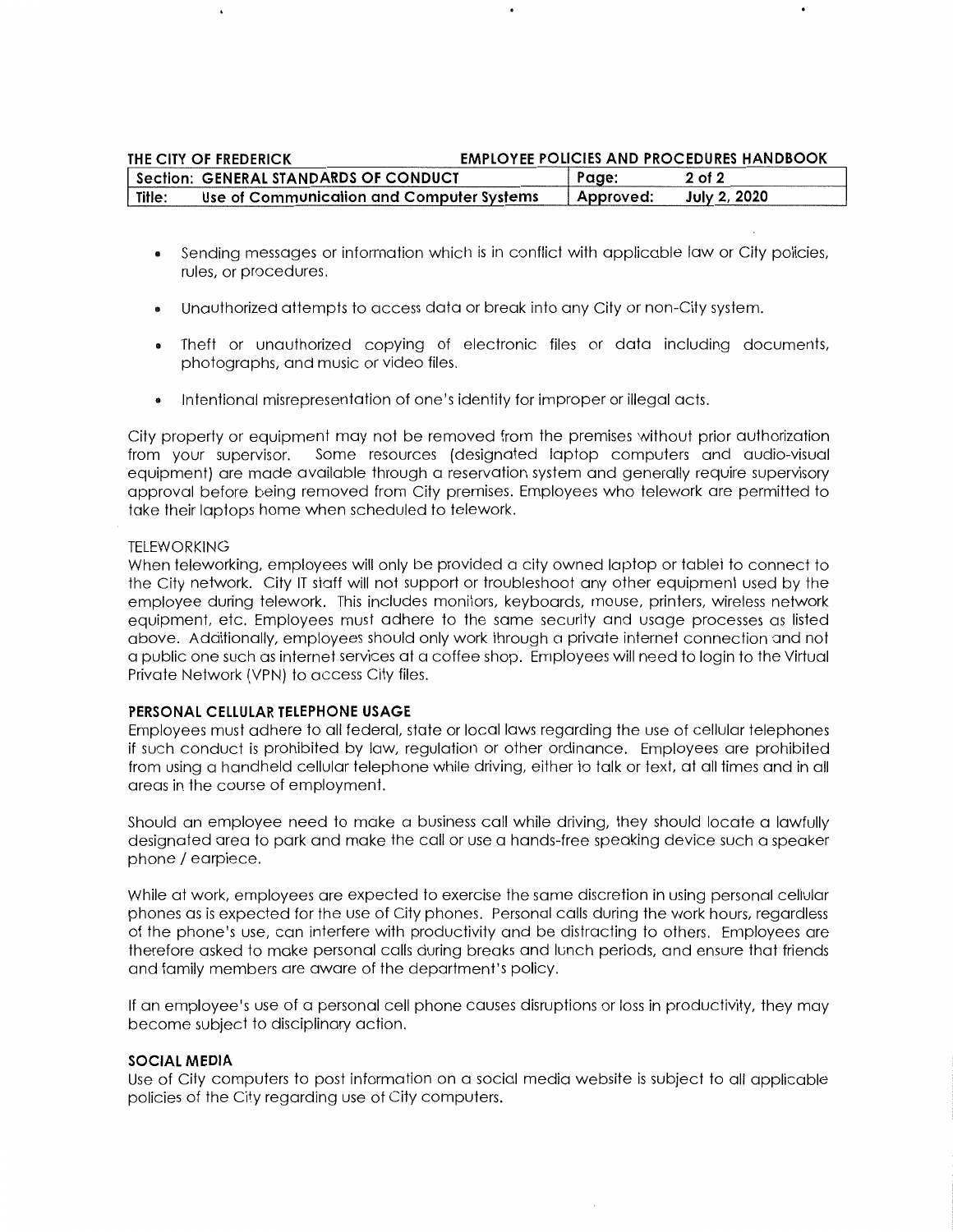| THE CITY OF FREDERICK                               | <b>EMPLOYEE POLICIES AND PROCEDURES HANDBOOK</b> |              |
|-----------------------------------------------------|--------------------------------------------------|--------------|
| Section: GENERAL STANDARDS OF CONDUCT               | , Page:                                          | 1 of 2       |
| Title:<br>Use of Communication and Computer Systems | Approved:                                        | July 2, 2020 |

Only directors, department heads, and authorized employees, are authorized to post on a social media website on behalf of the City.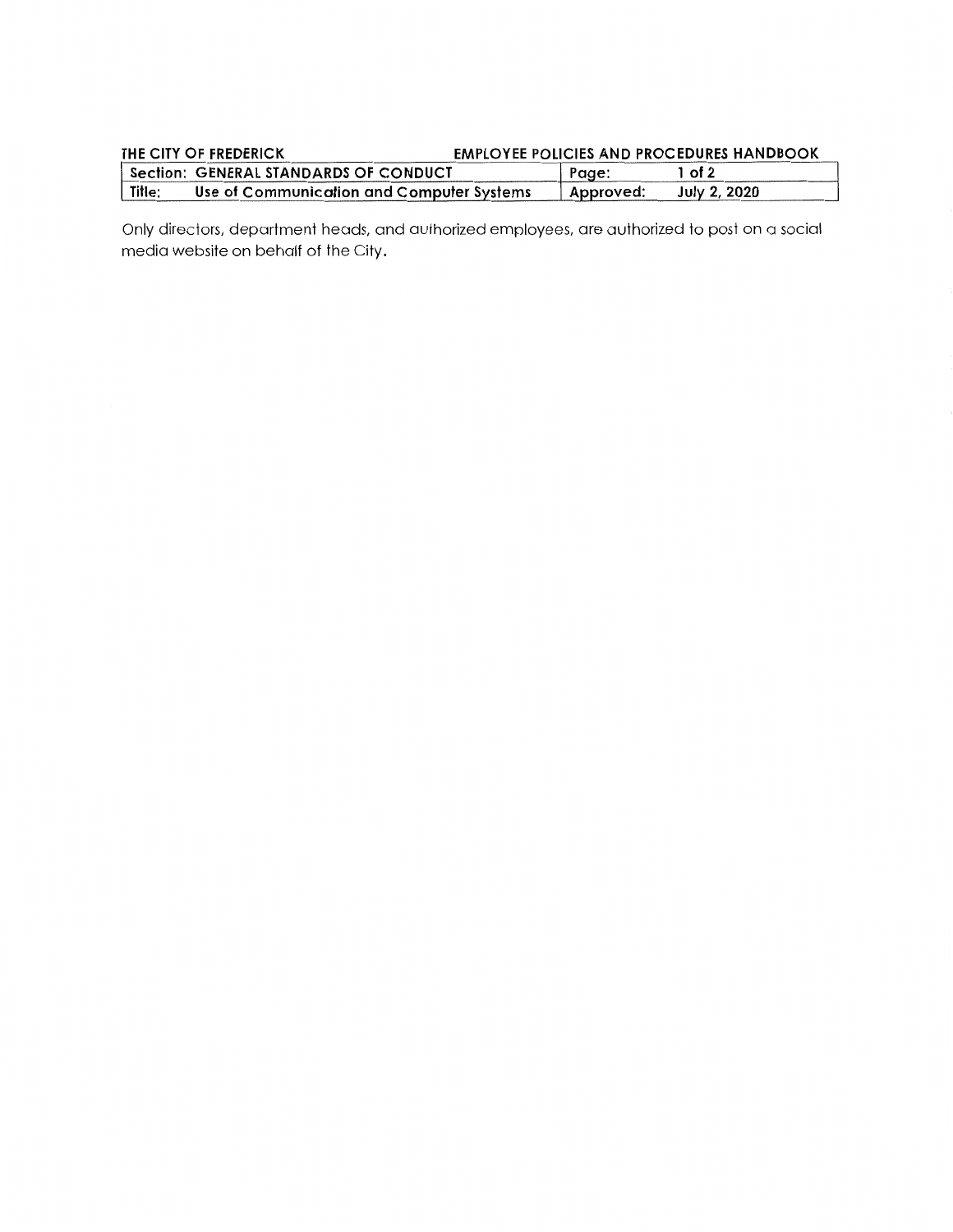|       | THE CITY OF FREDERICK                          | <b>EMPLOYEE POLICIES AND PROCEDURES HANDBOOK</b> |           |                    |  |
|-------|------------------------------------------------|--------------------------------------------------|-----------|--------------------|--|
|       | <b>Section: OPERATIONAL POLICIES</b>           |                                                  | Page:     | 1 of 1             |  |
| Title | Hours of Work/Implementation of Work Schedules |                                                  | Approved: | <b>July 2,2020</b> |  |

#### **HOURS OF WORK**

The City has established a 40-hour work week for full-time employees.

#### **WORK SCHEDULES**

Department heads and supervisors implement work schedules to meet the general requirements of the City and to provide for other specific requirements of the department. You are expected to work all scheduled hours unless other arrangements have been made with your supervisor in advance or leave is taken in accordance with these Policies. It is the responsibility of each department head to minimize the cost of providing services. In addition, the department head is responsible for minimizing staffing levels and overtime costs when setting work schedules and hours.

#### **ESSENTIAL PERSONNEL**

If you are designated as "essential personnel," you must report to work as directed.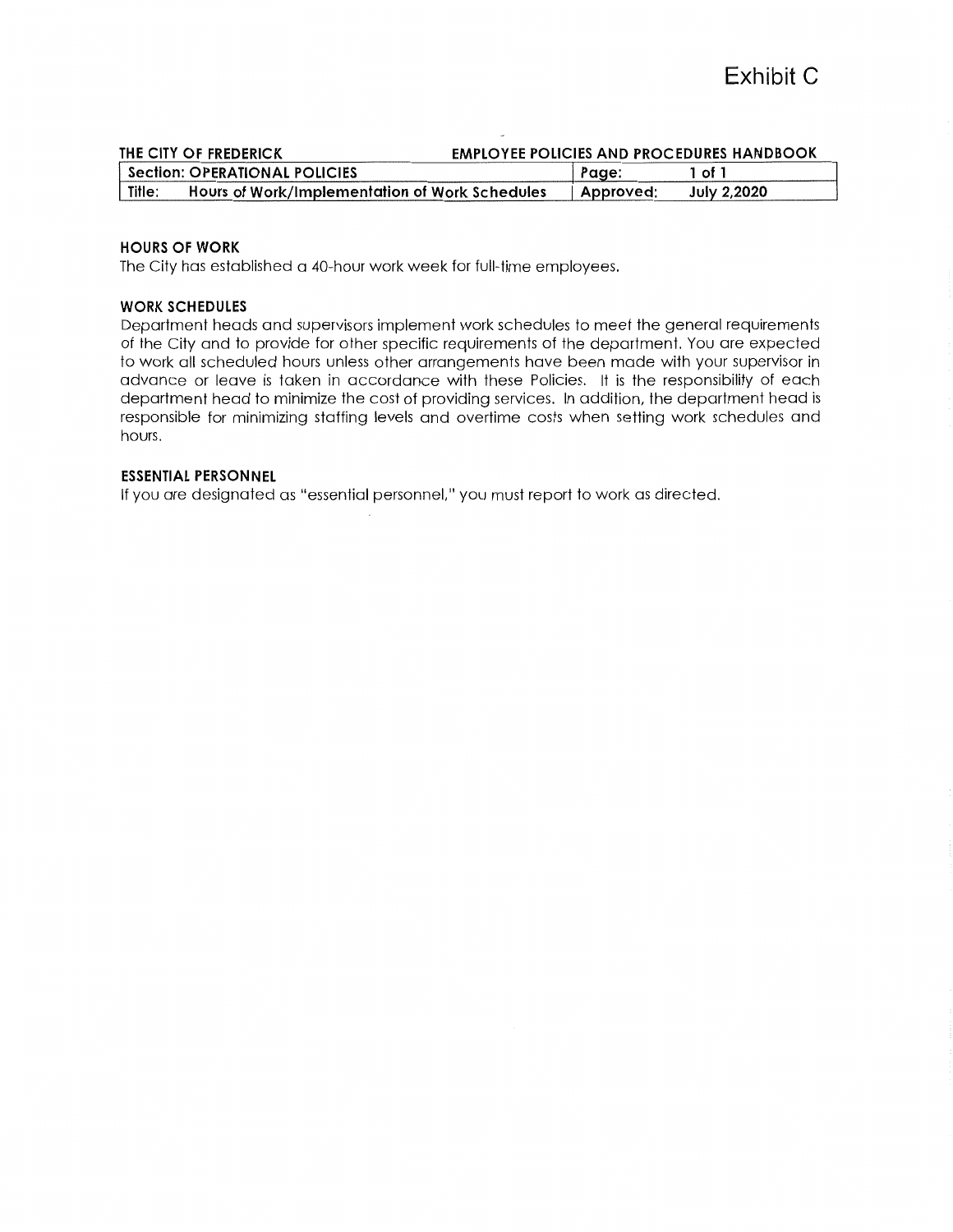#### **THE CITY OF FREDERICK EMPLOYEE POLICIES AND PROCEDURES HANDBOOK Section: GLOSSARY**  Page: **1 of 5 Title: Terms**  Approved: **July 2, 2020**

#### **ANNIVERSARY YEAR**

The 12-month period following your date of hire or date of reemployment and each succeeding 12-month period.

#### **ALTERNATIVE WORK ARRANGEMENTS**

Work schedules that provide flexibility in managing employee work/life needs. Eligible employees can participate in the following options; Flexible Work Schedules, Compressed Work Schedules, Reduced Work Schedules and Teleworking.

#### **BENEFICIARY**

A person or organization designated by you to receive assets that are held in your name in a retirement plan, or are paid on your behalf by an insurance company, after your death. Such benefits include the proceeds of a term life or personal accident insurance policy and/or benefits from a pension plan.

#### **BENEFITS**

Non-monetary compensation paid directly to you, including mandated and voluntary items such as medical plans, retirement plans, unemployment insurance, educational assistance, flexible work schedules, and banking services.

#### **CITY POLICIES**

Includes the Policies and Procedures Handbook for Employees of The City of Frederick and any other rules, policies, or procedures that the City adopts in order to manage the business of the City.

#### **COMPRESSED WORK SCHEDULE**

A fixed work schedule in which an employee fulfills their normal work week in fewer days.

#### **CORE HOURS**

A set time established by the department during the workday in which meetings will be held and staff can interact with teammates as needed.

#### **CORRECTIVE ACTION**

Disciplinary action taken to correct a behavioral or performance problem.

#### **CRITICAL PERSONNEL**

Critical Personnel are employees whose job duties affect the security, safety, or physical operation of the City.

#### **DEATH BENEFIT**

Amount payable to a pension plan or insurance policy beneficiary after the death of the insured person.

#### **DISABILITY**

As generally used in disability non-discrimination law, a physical or mental impairment that substantially limits one or more of a person's major life activities. Under workers' compensation law, "disability" may be a temporary or permanent injury.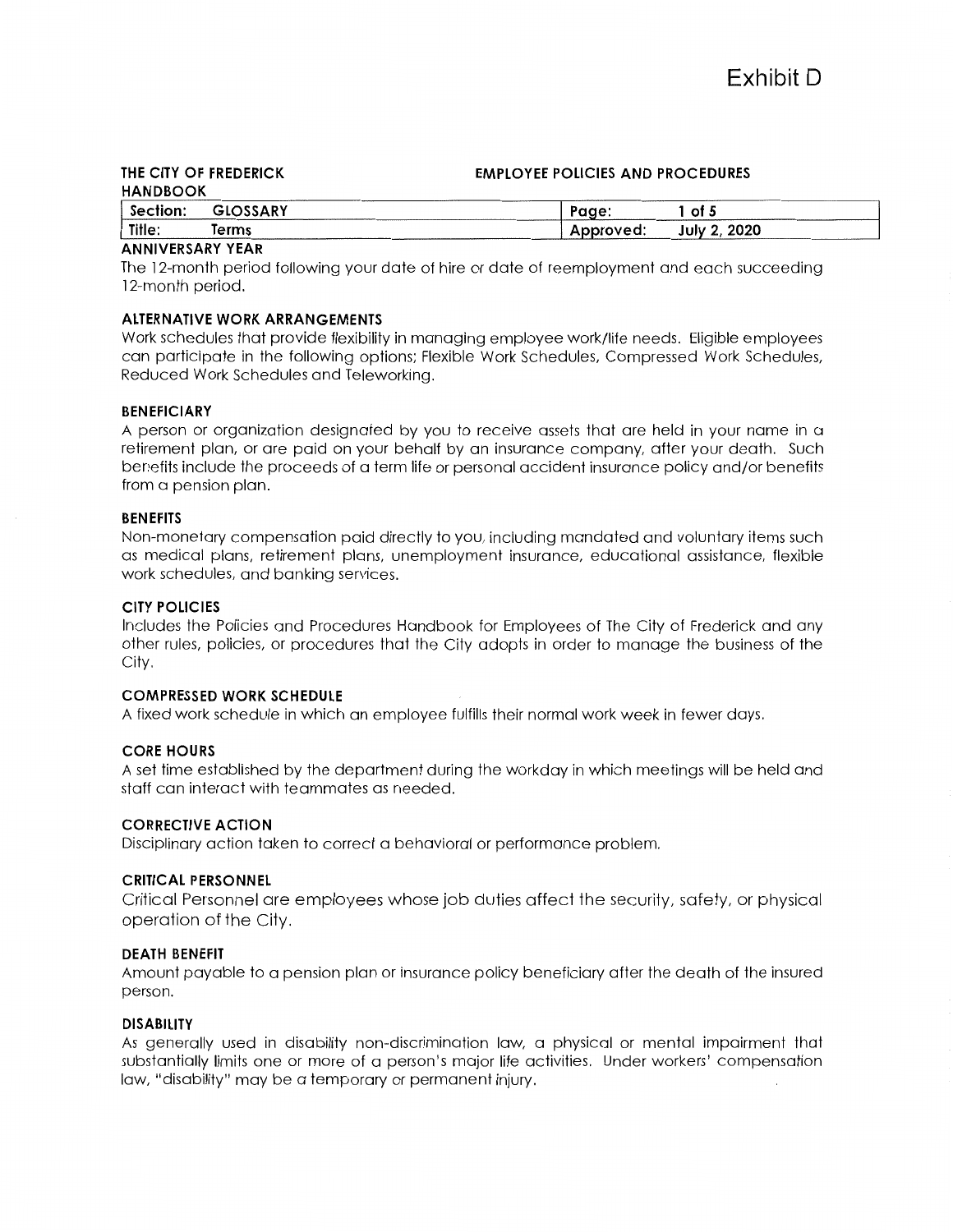# **HANDBOOK**

#### **THE CITY OF FREDERICK EMPLOYEE POLICIES AND PROCEDURES**

| 117119900N |                |       |                     |
|------------|----------------|-------|---------------------|
|            | <b>NO A DV</b> | ----- | nt.                 |
| Title:     | <b>OFMA</b>    |       | 2020<br>lulv<br>. . |

**DISCRIMINATION** As generally used in employment law, discrimination refers to the adverse treatment of an employee or group of employees, whether intentional or unintentional, based on any protected basis (race, color, religion, sex, national origin, age, marital status, veteran status, disability, sexual orientation, gender identity, genetic information) or retaliation.

#### **EMPLOYEE ASSISTANCE PROGRAM (EAP)**

 $\bullet$ 

A program provided by employers to help employees handle problems such as alcohol and drug abuse, or emotional disturbances.

#### **EMPLOYEE CONTRIBUTIONS**

Any contributions/cost share premium paid by the employee to a benefit plan in which they have elected to participate.

#### **EMPLOYMENT-AT-WILL**

The employment relationship defined by the employer's freedom to release an employee at any time and the employee's freedom to separate from employment at any time.

#### **EPISODIC TELEWORK**

Employee works at a location other than a City facility on an infrequent basis.

#### **EXEMPT**

An employee classification designated by the Fair Labor Standards Act (FLSA). Your status as exempt or nonexempt establishes whether you are subject to overtime under the FLSA. Executives, professional employees, and employees engaged in outside sales who meet the FLSA specifications for each category are classified as exempt (salaried) and are not entitled to FLSA protections, for example overtime pay requirements.

#### **EXIT INTERVIEW**

A structured, confidential interview at the time of termination to inform employees of rights and benefits. The exit interview is also used to gather information from departing employees about their views on organizational climate, culture and problems.

#### **FLEXTIME**

Employee's work schedule is adjusted to meet the needs of the department and the employee, in accordance with the department's core hours.

#### **FULL-TIME EMPLOYEE**

An employee who is regularly scheduled to work forty (40) hours per work week.

#### **FULL-TIME TELEWORK**

The employee works from a location other than a City facility on a full-time basis.

#### **GARNISHMENT**

A court order requiring the employer of a debtor to regularly deduct a portion of the debtor's pay and deliver it to the creditor. The garnishment of wages is subject to federal and state laws.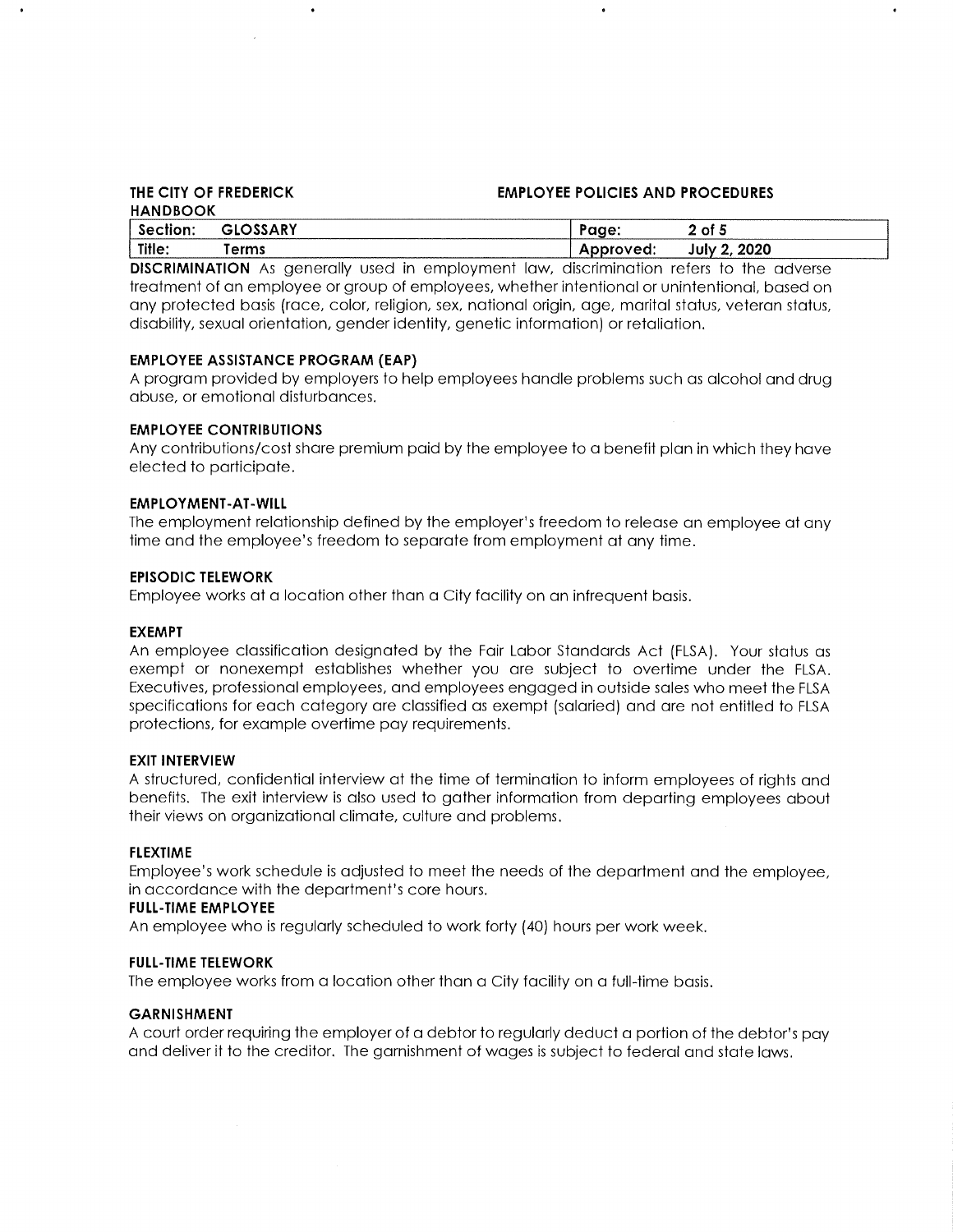| Section: | GLOSSARY | 'aae                  | of 5         |
|----------|----------|-----------------------|--------------|
| Title.   | erms     | Approved <sup>.</sup> | July 2. 2020 |

#### **GENDER IDENTITY**

As defined in the Fairness for All Marylanders Act of 2014, the gender-related identity, appearance, expression or behavior of a person regardless of the person's assigned sex at birth.

#### **THE CITY OF FREDERICK HANDBOOK GRADE**

## **EMPLOYEE POLICIES AND PROCEDURES**

A pay range within the job classification plan and pay system that has a minimum and maximum salary and a defined number of incremental steps.

#### **GRIEVANCE**

A complaint made by an employee expressing dissatisfaction or a feeling of personal injustice relating to his/her employment relationship.

#### **GROUP TERM LIFE INSURANCE**

Annual renewable term life insurance covering a class of employees.

#### **HANDICAPPED INDIVIDUAL**

Under federal law, an individual who (1) has a physical or mental impairment that substantially limits one or more of his/her major life activities; (2) has a record of such impairment; or (3) is regarded as having such an impairment. A handicap is substantially limiting if it is likely to cause difficulty in securing a job, retaining a job, or advancing in employment.

#### **HEALTH INSURANCE**

A generic term applying to all types of insurance indemnifying or reimbursing for costs of hospital and medical care or lost income arising from an illness or injury.

#### **1-9 FORM**

The employer verification record that all employers must complete for every employee hired after November 6, 1986. 1-9 forms verify eligibility to work in the United States.

#### **INCUMBENT**

An individual currently occupying a particular position and performing the essential job duties.

#### **JOB DESCRIPTION**

A summary of the essential functions of a job, including the general nature of the work performed, specific task responsibilities, reporting relationships and working conditions.

#### **JOB TITLE**

The name of the position as stated in the annual budget and job classification plan and pay system. The position title shall be used for all employee records and actions.

#### **LIFE STATUS CHANGE**

Events (such as marriage, divorce, childbirth, death of family member, or change in job status) that qualify you to change your level of medical coverage during the year without waiting until annual enrollment. You must contact Human Resources within thirty (30) days of the event in order to be eligible to request a change in your benefits.

#### **NONEXEMPT**

A term used to describe employees who are subject to the minimum wage and overtime standards of the Fair Labor Standards Act are paid for hours worked, and who must be paid oneand-one-half times their regular rate of pay for hours worked in excess of forty (40) per week.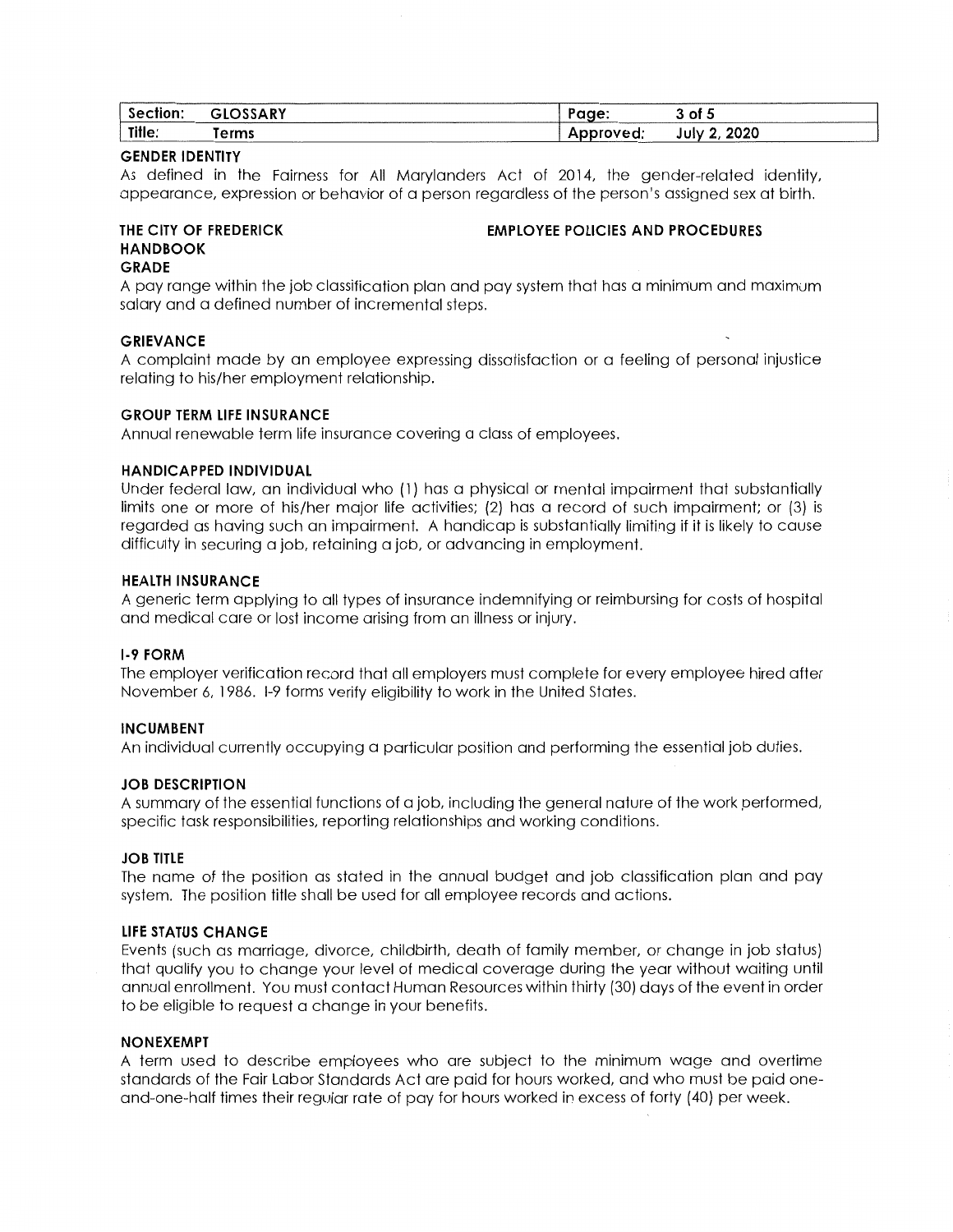| THE CITY OF FREDERICK | <b>EMPLOYEE</b> | <b>POLICIES</b> | <b>AND</b>   | <b>PROCEDURES</b> |  |
|-----------------------|-----------------|-----------------|--------------|-------------------|--|
| <b>HANDBOOK</b>       |                 |                 |              |                   |  |
| Section:<br>GLOSSARY  |                 | Page:           | 4 of 5       |                   |  |
| Title:<br>Terms       |                 | Approved:       | July 2, 2020 |                   |  |
|                       |                 |                 |              |                   |  |

#### **NON-GRADED PART-TIME EMPLOYEE**

An employee who is scheduled to perform work for less than fifty-two (52) weeks per fiscal year, e.g., work of a short-term duration, work for a specific purpose or program, or work that is seasonal in nature.

#### **OPEN ENROLLMENT**

A specified period of time occurring annually, during which employees may opt in or out of benefit plans for themselves and/or eligible dependents

#### **ORIENTATION**

A guided introduction for new employees to the City, policies, benefits, jobs, work groups, the work environment, and the culture of the City.

#### **PERFORMANCE EVALUATIONS**

A system for review and measurement of your job performance. This system involves your completion of a self-evaluation and your supervisor completing an annual performance evaluation to evaluate your skills, job-related behaviors and performance toward meeting or exceeding established goals/objectives with the goal of consistently improving your performance.

#### **PROBATIONARY PERIOD**

A period of time (90 days) commencing from the date of hire during which a new employee receives close supervision to perform the job. It is also a time during which the new employee and the employer may evaluate the appropriateness of the employee for the position.

#### **QUALIFYING EVENT**

A series of actions which occur that lead to an employee's right to claim continued healthcare coverage under COBRA. Qualifying events include: an employee's death, termination, and resignation.

#### **REASONABLE ACCOMMODATION**

Changes in the job, the workplace, and/or terms or conditions of employment, which will enable an individual to perform a particular job successfully. Reasonable accommodations are required for religious beliefs and for disabilities.

#### **REDUCED WORK SCHEDULE**

An employee's hours of a regular work week are reduced to accommodate a specific employee need.

#### **REFERENCE CHECK**

A process of verifying education and employment history information provided by external job applicants.

#### **REGULAR PART-TIME EMPLOYEE**

An employee who is regularly scheduled to work one (l) to thirty-nine (39) hours per work week on a continuing basis throughout the fiscal year.